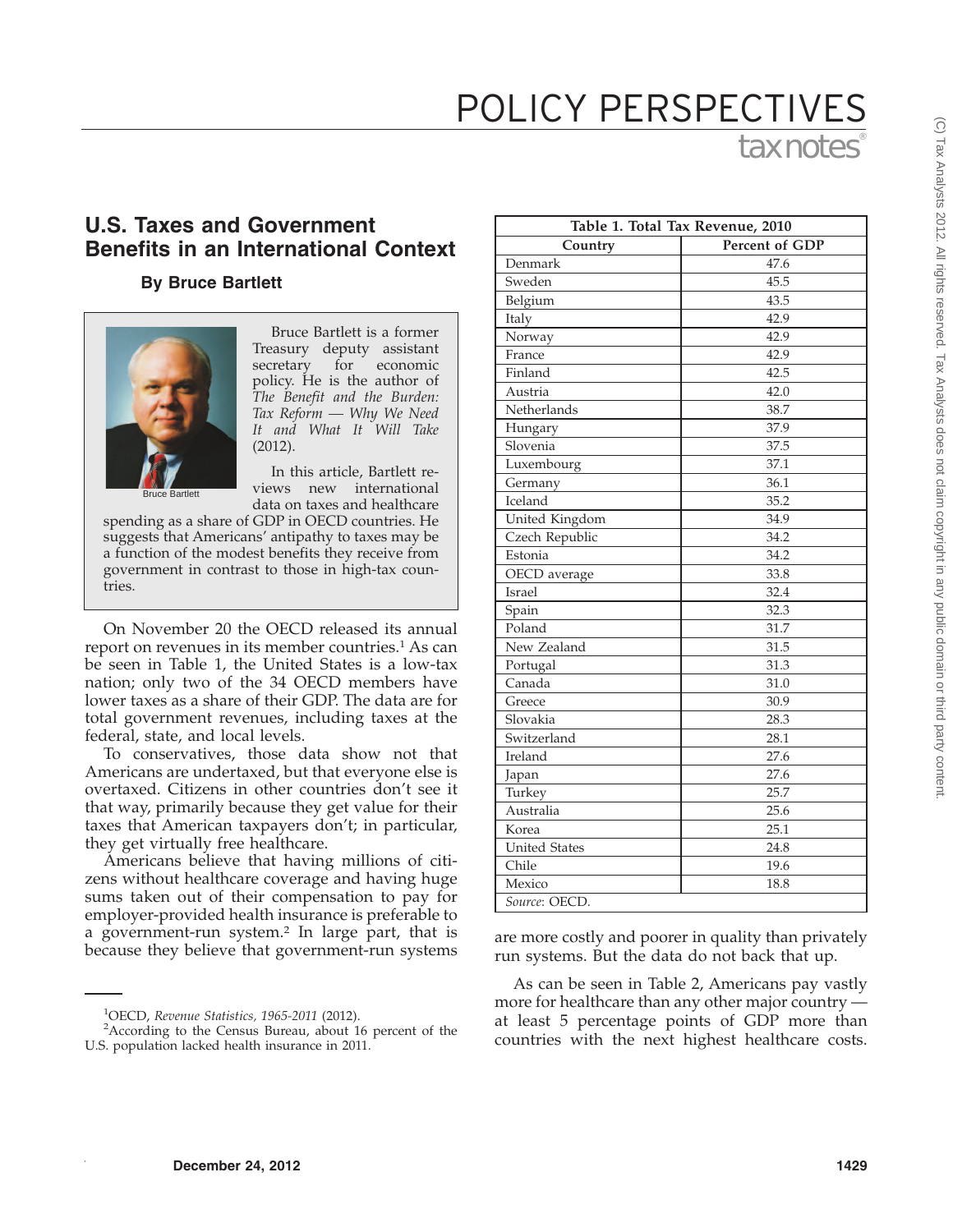| Table 2. Healthcare Spending as a Percent of GDP,<br>2009 |                  |        |                  |
|-----------------------------------------------------------|------------------|--------|------------------|
| Country                                                   | <b>Total</b>     | Public | Private          |
| <b>United States</b>                                      | 17.4             | 8.3    | 9.1              |
| Netherlands                                               | 12.0             | 9.5    | 1.7              |
| France                                                    | 11.8             | 9.2    | 2.6              |
| Germany                                                   | 11.6             | 8.9    | 2.7              |
| Denmark                                                   | 11.5             | 9.8    | 1.7              |
| Canada                                                    | 11.4             | 8.1    | 3.4              |
| Switzerland                                               | 11.4             | 6.8    | 4.6              |
| Austria                                                   | 11.0             | 8.6    | 2.5              |
| Belgium                                                   | 10.9             | 8.2    | 2.7              |
| New Zealand                                               | 10.3             | 8.3    | 2.0              |
| Portugal                                                  | 10.1             | 6.5    | 3.5              |
| Sweden                                                    | 10.0             | 8.2    | $\overline{1.9}$ |
| United Kingdom                                            | 9.8              | 8.2    | 1.6              |
| Iceland                                                   | 9.7              | 7.9    | 1.7              |
| Greece                                                    | 9.6              | 5.8    | 3.6              |
| Norway                                                    | 9.6              | 8.1    | 1.5              |
| OECD average                                              | 9.6              | 6.9    | 2.7              |
| Ireland                                                   | 9.5              | 7.2    | 2.4              |
| Italy                                                     | 9.5              | 7.4    | 2.1              |
| Spain                                                     | 9.5              | 7.0    | 2.5              |
| Slovenia                                                  | 9.3              | 6.8    | 2.5              |
| Finland                                                   | 9.2              | 6.8    | 2.3              |
| Slovakia                                                  | 9.1              | 6.0    | 3.1              |
| Australia                                                 | 8.7              | 5.9    | 2.8              |
| Japan                                                     | 8.5              | 6.9    | 1.6              |
| Chile                                                     | 8.4              | 4.0    | 4.4              |
| Czech Republic                                            | 8.2              | 6.9    | 1.3              |
| Israel                                                    | 7.9              | 4.6    | 3.2              |
| Luxembourg                                                | 7.8              | 6.5    | 1.2              |
| Hungary                                                   | 7.4              | 5.2    | 2.3              |
| Poland                                                    | $\overline{7.4}$ | 5.4    | 2.0              |
| Estonia                                                   | 7.0              | 5.3    | 1.8              |
| Korea                                                     | 6.9              | 4.0    | 2.9              |
| Mexico                                                    | 6.4              | 3.1    | 3.3              |
| Turkey                                                    | 6.1              | 4.4    | 1.6              |
| Source: OECD.                                             |                  |        |                  |

That is \$800 billion more than the next most expensive national healthcare plan costs, approximately equal to the revenues raised by the Social Security payroll tax.

Americans believe that a state-run, single-payer system (like every other major country has) would be too costly. But as one can easily see from the data, we are already paying, through government programs such as Medicare and Medicaid, an amount roughly equal to what every other country pays for national health insurance. In other words, for no more than we already pay to cover just the poor and the elderly, we could cover everyone.

Conservatives believe competition lowers healthcare costs. That is why almost all Republicans support converting Medicare into a voucher system in which beneficiaries must buy private insurance. But as the data show, it is precisely because we pay so much for private healthcare and insurance over and above what we pay through government — that we have such a large bill for healthcare. If private competition reduces healthcare costs, there is no evidence of it in the data.

We pay out of pocket for private healthcare more than four of 10 OECD countries pay for *total* healthcare costs. And we pay about 6 percent of GDP more for private healthcare than all but a few other OECD countries.

So if our governmental healthcare costs are about the same as everyone else's *and* we pay 6 percent of GDP more for private healthcare costs, it is reasonable to say that that amount is how much foreigners save by having national health insurance and how much more we pay by not having it.

But what about healthcare outcomes? Doesn't the United States have the best healthcare system in the world? The answer depends on how rich you are, how sick you are, and how good your health insurance is. For top-end medical procedures requiring expensive equipment and drugs and highly specialized doctors, the United States is the best. But if you are uninsured and ineligible for Medicaid, we have the worst system.

On average, our healthcare system is not as good as that in many other countries. Numerous studies have shown that the average level of U.S. healthcare and the actual quality of health is no better than in countries that spend a fraction of what we spend on healthcare.3 A major reason for that is that we simply spend more for the same procedures and drugs and have far higher administrative overhead than countries with single-payer systems. $4$  A detailed comparison of the U.S. and U.K. healthcare systems found that Americans have worse health on average despite paying 7.4 percent of GDP more

<sup>3</sup> *See, for example*, Commonwealth Fund, ''Mirror, Mirror on the Wall: How the Performance of the U.S. Health Care System Compares Internationally'' (June 2010); Commonwealth Fund, ''The U.S. Health System in Perspective: A Comparison of Twelve Industrialized Countries" (July 2011); OECD, *Health at a Glance 2011* (2011). <sup>4</sup>

<sup>&</sup>lt;sup>4</sup>Francette Koechlin et al., "Comparing Price Levels of Hospital Services Across Countries: Results of a Pilot Study,'' OECD Health Working Paper No. 53 (July 2010); David M. Cutler and Dan P. Ly, ''The (Paper) Work of Medicine: Understanding International Medical Costs,'' *J. Econ. Persp.* 3 (Spring 2011); Commonwealth Fund, ''Explaining High Health Care Spending in the United States: An International Comparison of Supply, Utilization, Prices, and Quality'' (May 2012); Miriam J. Laugesen and Sherry A. Glied, ''Higher Fees Paid to U.S. Physicians Drive Higher Spending for Physician Services Compared to Other Countries,'' *Health Affairs* 1647 (Sept. 2011); International Federation of Health Plans, ''2011 Comparative Price Report: Medical and Hospital Fees by Country'' (2011).